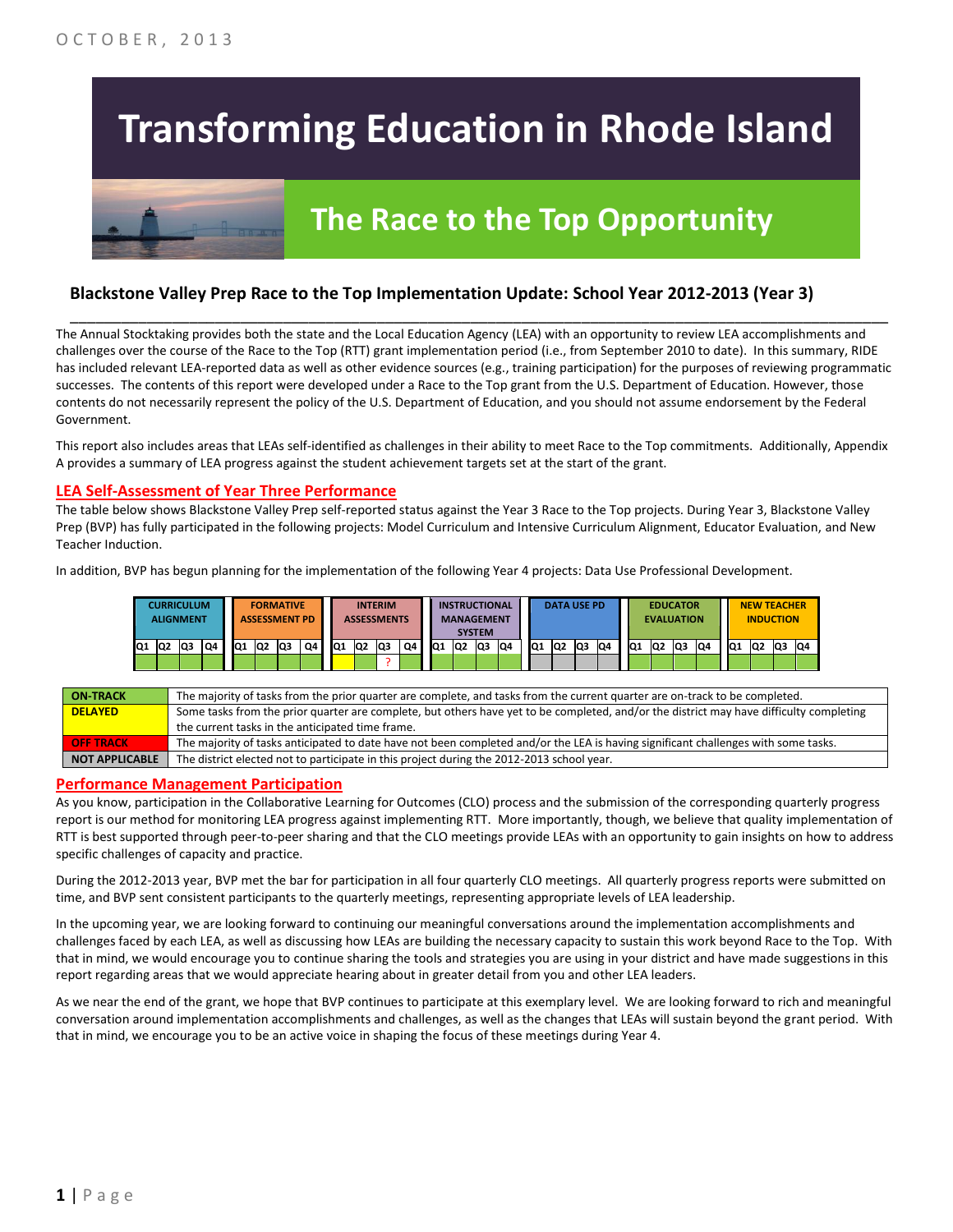#### **System of Support 1: Standards and Curriculum**

Based on the quarterly progress reports submitted by BVP, as well as participation in additional applicable activities through the end of the 2012- 2013 school year, we have assessed the district as 'on track (green),' 'delayed (yellow),' 'off track/at risk (red)', or 'not applicable (grey) on each of the Year 3 System of Support 1 scope of work tasks for Race to the Top. This assessment is reflected in the table below. Please note that further description of these statuses can be found on page one of this report.

RIDE would like to commend BVP on its efforts to expand and deepen educator and administrator knowledge of the Common Core State Standards (CCSS). In its progress reports, BVP noted that throughout the 2012-2013 school year, the school worked collectively to deepen the understanding of CCSS, especially in content areas other than math and English Language Arts. Additionally, BVP noted that they expanded collaboration among staff around the resources and strategies that will deepen educator understanding of the new CCSS and accelerate the implementation of the new standards at the classroom level. In addition, professional development plans for the upcoming 2013-2014 school year include going deeper into standards and instructional shifts.

During the upcoming school year, we look forward to hearing about additional opportunities that BVP has created for further collaboration within their school and in partnership with other districts and organizations.

|                                                                                                                                                                                                                                                           | Year 3:SY12-13 |                |                |                                         |  |  |
|-----------------------------------------------------------------------------------------------------------------------------------------------------------------------------------------------------------------------------------------------------------|----------------|----------------|----------------|-----------------------------------------|--|--|
| Intensive Curriculum Alignment and Model Curriculum Development                                                                                                                                                                                           | Q <sub>1</sub> | Q <sub>2</sub> | Q <sub>3</sub> | Q <sub>4</sub>                          |  |  |
| Develop and communicate a multi-year Transition Plan for the Common Core State Standards implementation, including clear<br>expectations for school level transition benchmarks and a plan for developing a curriculum aligned to the CCSS in grades K-12 |                | needed         | needed         | Modify as Modify as Modify as<br>needed |  |  |
| Identify opportunities for educators to work collaboratively to deepen understanding of CCSS (e.g. Common Planning Time, grade<br>level team, department meetings, faculty meetings)                                                                      |                | needed         | needed         | Modify as Modify as Modify as<br>needed |  |  |
| Create implementation plan, including the identification of aligned resources, to support roll out of new curricula                                                                                                                                       |                | needed         | needed         | Modify as Modify as Modify as<br>needed |  |  |
| Develop curriculum aligned to the Common Core State Standards, including participation in Dana Center curriculum writing and<br>leadership sessions (if applicable)                                                                                       |                | ж              | X              |                                         |  |  |

*\*Please note: the 'x' in the above table represents the anticipated completion timeline set by RIDE, not when the district completed the task. Additionally, for further clarification on the criteria used to select each status, consult the description on page one of this report.*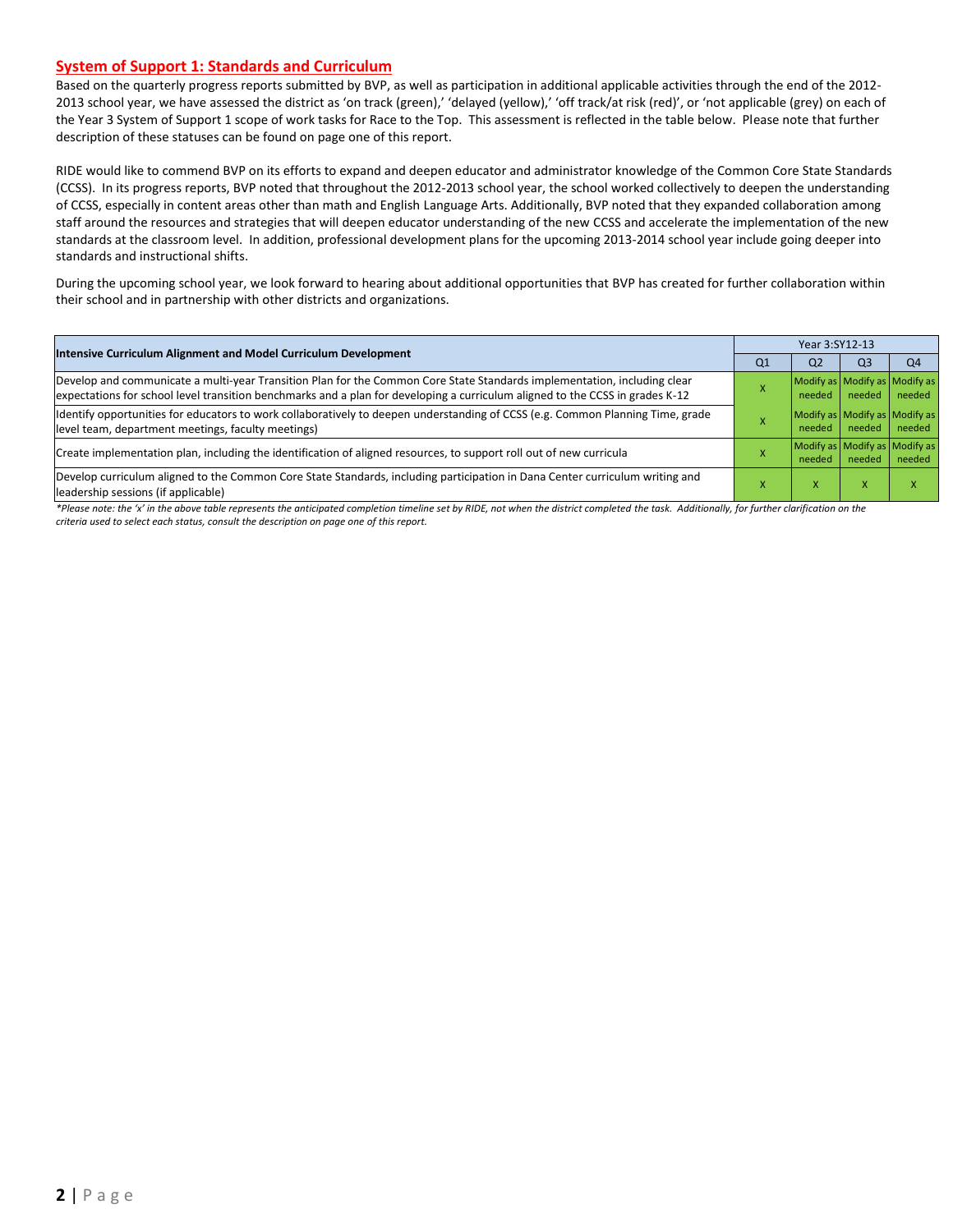#### **System of Support 2: Instructional Improvement Systems**

During the 2012-2013 school year, BVP chose to implement three of the four Race to the Top projects in System of Support 2 (Formative Assessments, Interim Assessments, and the Instructional Management System). Based on the quarterly progress reports submitted by BVP, as well as participation in additional applicable activities through the end of the 2012-2013 school year, we have assessed the district on each of the Year 3 scope of work tasks for those applicable projects.

In addition to configuring the Instructional Management System (IMS) to provide educator access to both Interim Assessments and the Formative Assessment PD modules, BVP also attended RIDE-facilitated training sessions on the Exceed RtI platform. At this time, the team is working on firming up their internal RtI system in order to use a technology platform to its fullest potential.

A small group of teachers from each of the three buildings participated in the Formative Assessment professional development modules during the 2012-2013 school year. As of the final quarterly progress update report, BVP reported that it had been a positive experience thus far, and that the teachers would be creating professional development sessions for the rest of the staff based on the full course learnings. Formative assessment practices were also one focus for the school's professional development offerings in Summer 2013.

One third grade class at BVP implemented the Interim Assessment fixed form/test construction tool during the 2012-2013 school year. BVP reflected that, at the conclusion of the pilot, they had a better understanding of the need for increased practice and use of technology by their students in order to be successful on the upcoming Partnership for the Assessment of College and Career Readiness (PARCC) assessment.

In the upcoming CLO sessions, we look forward to hearing about the BVP's plans for implementing new initiatives, or deepening engagement in initiatives implemented during the 2012-2013 school year. Additionally, looking ahead towards the PARCC assessment, we hope to hear more from districts about how these initiatives are supporting their transition to the common core.

| Interim Assessments (accessed via the Instructional Management System)                                                                                                                  | Year 3:SY12-13    |                               |                                                                                     |    |  |  |
|-----------------------------------------------------------------------------------------------------------------------------------------------------------------------------------------|-------------------|-------------------------------|-------------------------------------------------------------------------------------|----|--|--|
|                                                                                                                                                                                         | Q <sub>1</sub>    | Q <sub>2</sub>                | Q <sub>3</sub>                                                                      | Q4 |  |  |
| Develop protocols or expectations regarding the use of interim assessment to inform instruction including timelines for<br>administration and process for scoring and reporting results |                   |                               |                                                                                     |    |  |  |
| Send LEA-determined facilitators to RIDE provided training on both the Fixed-Form assessment tool and the test-building tool                                                            | <b>Fixed Form</b> | <b>Test</b><br><b>Builder</b> |                                                                                     |    |  |  |
| Train of educators in the LEA on the administration and use of interim assessments utilizing RIDE-trained facilitators                                                                  |                   | X                             |                                                                                     |    |  |  |
| Administration of Interim Assessments in selected grades and content area(s)                                                                                                            | $1st$ Fixed       |                               | $\left\  2^{nd}$ Fixed $\right\  3^{rd}$ Fixed<br>Form Test   Form Test   Form Test |    |  |  |

|                                                                                                                                                                                                           | Year 3:SY12-13                          |                |                |                |  |  |
|-----------------------------------------------------------------------------------------------------------------------------------------------------------------------------------------------------------|-----------------------------------------|----------------|----------------|----------------|--|--|
| <b>Instructional Management System (IMS)</b>                                                                                                                                                              | Q <sub>1</sub>                          | Q <sub>2</sub> | Q <sub>3</sub> | Q <sub>4</sub> |  |  |
| Designate an LEA data steward to support decision making around data collections and systems implementation and to provide input<br>and feedback on data initiatives through designated representatives   | As needed As needed As needed As needed |                |                |                |  |  |
| Maintain data quality standards of local student information systems and upload local assessment data and program information as<br>required by RIDE in a timely manner                                   |                                         |                | ⋏              | $\lambda$      |  |  |
| Following RIDE training, LEA Administrative Users and LEA Trainers configure the IMS for educator use and to provide end users with<br>access and training needed to utilize the IMS for daily activities | $\lambda$                               | $\lambda$      | $\lambda$      | $\lambda$      |  |  |
| Deepen the understanding and use of the IMS among all educators                                                                                                                                           | $\lambda$                               |                |                |                |  |  |

| 'Data Use' Professional Development                                                                                                            | Year 3:SY12-13 |                |                |                |  |  |
|------------------------------------------------------------------------------------------------------------------------------------------------|----------------|----------------|----------------|----------------|--|--|
|                                                                                                                                                | Q1             | Q <sub>2</sub> | Q <sub>3</sub> | O <sub>4</sub> |  |  |
| In coordination with RIDE, select 'Data Use' training dates for each cohort of schools, as applicable                                          |                |                |                | Year 2         |  |  |
| Ildentify and provide RIDE with the leadership team members from each school who will participate in Year 2 training cohorts, as<br>applicable |                |                |                | Year 2         |  |  |
| Following 'Data Use' professional development, identify district and school practices to sustain and deepen data use and<br>collaboration      | Year 1         | Year 1         | Year           | Year $1$       |  |  |

\* Please note that, for this project, 'year 1' refers to cohort 1 taking place during the 2012-2013 school year, and 'Year 2' refers to cohort 2 taking place during the 2013-2014 school year.

| [Formative Assessment Professional Development Modules (accessed via the Instructional Management System)        | Year 3:SY12-13 |                |                         |                |  |
|------------------------------------------------------------------------------------------------------------------|----------------|----------------|-------------------------|----------------|--|
|                                                                                                                  |                | Q <sub>2</sub> | Q <sub>3</sub>          | O <sub>4</sub> |  |
| ldentify facilitators who will support the implementation of formative assessment practices in daily instruction |                |                |                         | $SY13-14$      |  |
| Coordinate participation of educators in training modules and communities of practice                            | SY12-13        |                | SY12-13 SY12-13 SY13-14 |                |  |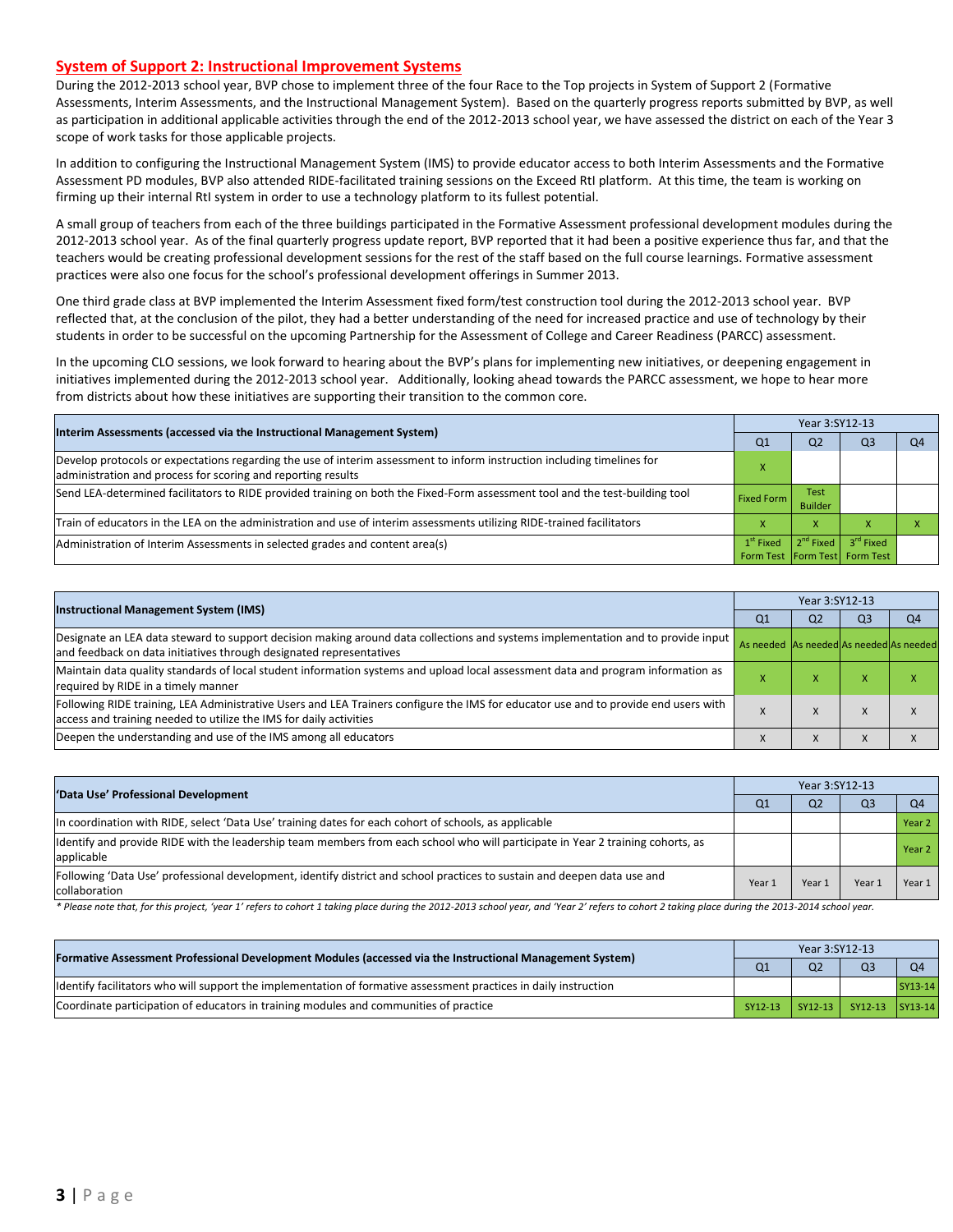#### **System of Support 3: Educator Effectiveness**

During the 2012-2013 school year, Blackstone Valley Prep fully implemented all components of System of Support 3 - the Rhode Island model for teacher and building administrator evaluations; and final effectiveness ratings for all teachers and building administrators have been submitted to RIDE using the Educator Performance and Support System. Based on the quarterly progress reports submitted by BVP, as well as participation in additional applicable activities through the end of the 2012-2013 school year, we have assessed the district on each of the Year 3 scope of work tasks for Educator Evaluation.

Blackstone Valley Prep identified both primary and secondary evaluators in order to ensure that all teachers received regular observations and received a mid-year conference to share those findings. Based on the observations, the heads of school and network identified areas of growth and created targeted plans to address those needs. Those same areas were focused on throughout instructional rounds and peer observations, allowing all educators to deepen their understanding of the targeted domains. The evaluation team was also instrumental in providing feedback about how those domains can be integrated with the instructional strategies valued by the school's network.

During the 2012-2013 school year, all applicable administrators attended teacher and building administrator evaluator trainings. To ensure accuracy and calibration among evaluators, BVP spent considerable time 'norming' on the rubric in instructional rounds and professional development sessions. While the LEA noted several challenges with the Educator Performance and Support System (EPSS), we commend the school for trying to use the system to streamline the evaluation process. In the upcoming school year, we hope that RIDE can partner with you to unpack the technical issues and to facilitate broader use among your teachers and evaluators.

RIDE would like to remind the district of their responsibility to ensure that all personnel responsible for evaluating both teachers and building administrators participate in applicable training activities during the 2013-2014 school year. Additionally, in the quarterly progress update report, BVP noted that they learned a great deal through their 2012-2013 implementation and feel that it will be helpful moving forward. Looking ahead, we encourage BVP to continue to share those findings with their CLO peers and to engage their group – as well as other LEAs and school leaders state wide – in thinking about how evaluation data can be used in conjunction with other evidence to identify differentiated professional development needs for both teachers and building administrators.

| <b>Educator Evaluation</b>                                                                                                                                                                           |                               |                                            |                                  |                                  |
|------------------------------------------------------------------------------------------------------------------------------------------------------------------------------------------------------|-------------------------------|--------------------------------------------|----------------------------------|----------------------------------|
|                                                                                                                                                                                                      | Q <sub>1</sub>                | Q <sub>2</sub>                             | Q <sub>3</sub>                   | Q <sub>4</sub>                   |
| Participate in educator evaluation model design, development and refinement feedback opportunities                                                                                                   | X                             | X.                                         | X                                | $\mathsf{x}$                     |
| ldentify District Evaluation Committee members, responsible for monitoring the implementation of the system and providing<br>recommendations to LEA leadership teams                                 |                               |                                            |                                  | x                                |
| ldentify individuals who will serve as primary and, if applicable, secondary/complementary evaluators                                                                                                |                               |                                            |                                  | X                                |
| Send all required evaluators to RIDE-provided evaluator training on model; Send evaluators and system administrators to training on<br>the Educator Performance Support System (EPSS) data system    |                               |                                            | Mid-year<br>half-day<br>training | Mid-year<br>half-day<br>training |
| Examine LEA Policies and Contracts for Challenges; where applicable, consider memorandums of understanding or contract renewal<br>language which will support district implementation of evaluations | $\boldsymbol{\mathsf{x}}$     | X                                          | $\mathsf{x}$                     | X                                |
| Create a plan for the appropriate use of funds to support implementation of educator evaluation system                                                                                               |                               |                                            |                                  | X                                |
| Complete required components of RI Model for educator and building administrator evaluations                                                                                                         | SLO <sub>s</sub> and<br>Goals | Midyear<br>Conference Conference Summative | Midyear                          | <b>EOY Report</b><br>8<br>rating |
| Submit evaluation data and documentation (e.g. component and summative level ratings, verified rosters); provide other requested<br>information to support RIDE research and system improvement      | $\boldsymbol{\mathsf{x}}$     | X                                          | $\mathsf{x}$                     | X                                |
| Use Evaluation Data to identify individual and school/district-wide professional development needs and act on those needs                                                                            |                               |                                            | X                                | $\mathsf{x}$                     |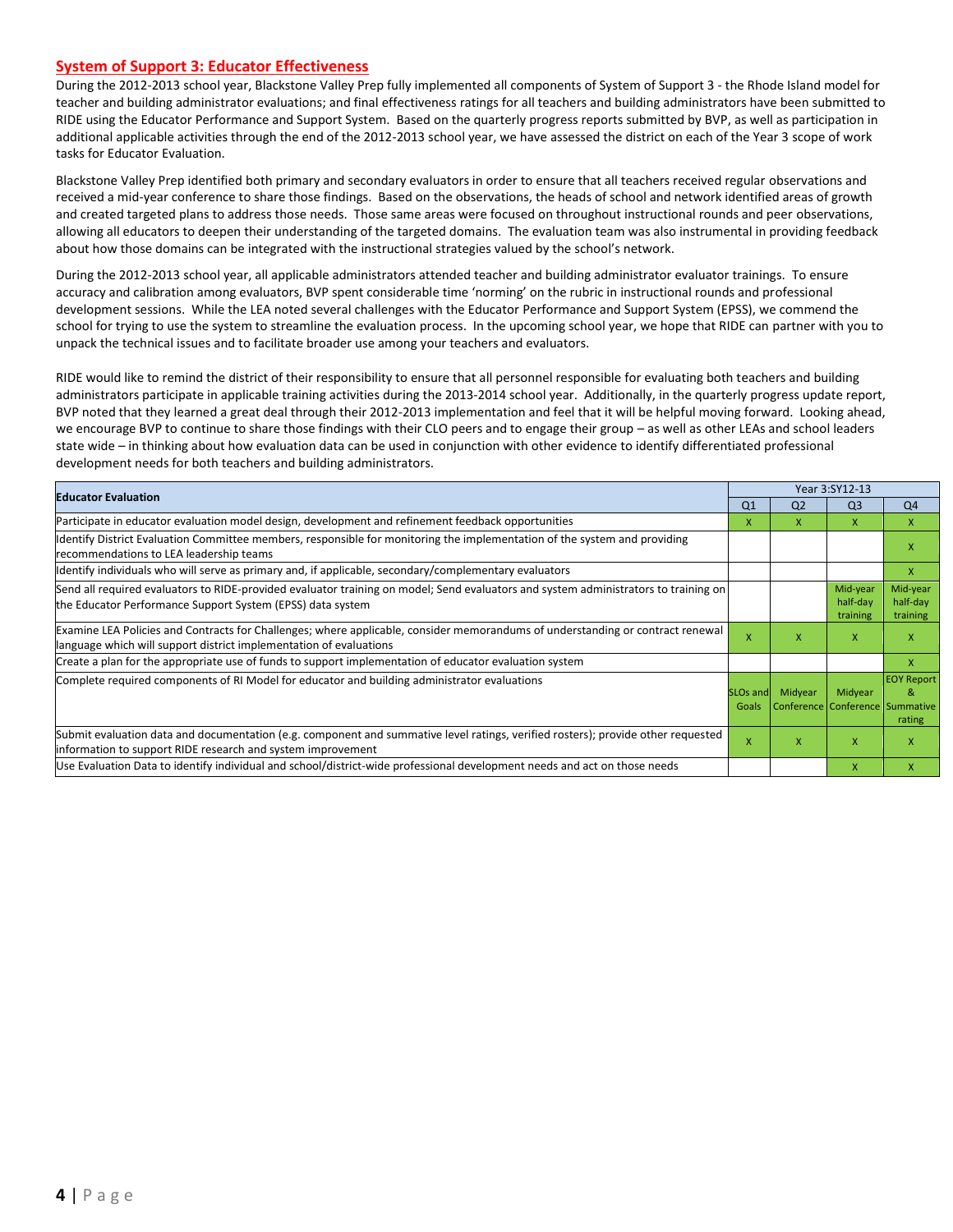#### **System of Support 4: Human Capital Development**

During the 2012-2013 school year, Blackstone Valley Prep participated fully in the Beginning Teacher Induction program. Based on the quarterly progress reports submitted by BVP, as well as participation in additional applicable activities through the end of the 2012-2013 school year, we have assessed the district on each of the Year 3 scope of work tasks for Beginning Teacher Induction. Additionally, BVP has continued their utilization of SchoolSpring for recruitment of staff on an as needed basis.

In the quarterly progress update report, BVP noted that they found the Induction Coaches 'excellent' and that they were pleased to see the Induction Coaches mentoring new teachers in collaboration with the school leaders. Moving forward, RIDE looks forward to engaging in a deeper conversation around how BVP and other LEAs have incorporated the Induction practices into existing or new support opportunities for new teachers.

| <b>Beginning Teacher Induction</b>                                                                                                                                                       |    |                | Year 3:SY12-13 |                |  |
|------------------------------------------------------------------------------------------------------------------------------------------------------------------------------------------|----|----------------|----------------|----------------|--|
|                                                                                                                                                                                          | Q1 | Q <sub>2</sub> | Q <sub>3</sub> | Q <sub>4</sub> |  |
| If applicable, recommend potential Induction Coaches to RIDE                                                                                                                             |    |                |                |                |  |
| Review and revise hiring policies, timelines and processes in order to support appropriate and timely projections for anticipated hires<br>requiring induction coach services            |    |                |                |                |  |
| Provide RIDE with list of beginning teachers who will receive Induction Coach support in a timely manner in order to ensure that all<br>beginning teachers have coaching                 |    |                |                |                |  |
| Participate in RIDE-provided information opportunities in order to learn about induction coach program                                                                                   |    |                |                |                |  |
| Provide feedback to RIDE on the development and integration of existing mentorship programs into a sustainable, instructionally-<br>focused state or district-wide Induction Coach model |    |                |                |                |  |

The contents of this report were developed under a Race to the Top grant from the U.S. Department of Education. However, those contents do not necessarily represent the policy of the U.S. Department of Education, and you should not assume endorsement by the Federal Government.